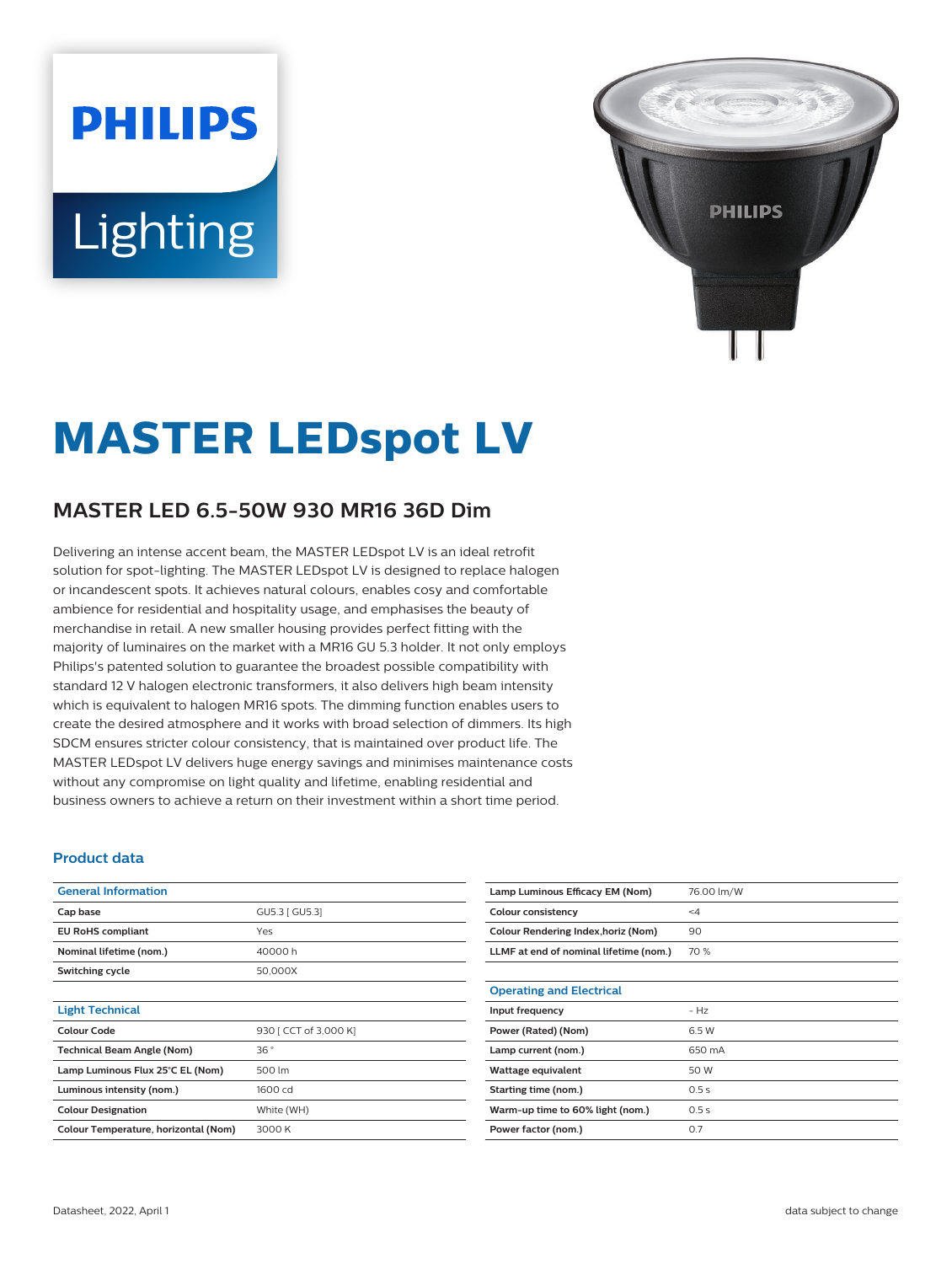#### **MASTER LEDspot LV**

| Voltage (Nom)                   | ac electronic 12 V         |  |
|---------------------------------|----------------------------|--|
|                                 |                            |  |
| <b>Temperature</b>              |                            |  |
| T-Case maximum (nom.)           | 90 °C                      |  |
|                                 |                            |  |
| <b>Controls and Dimming</b>     |                            |  |
| Dimmable                        | Only with specific dimmers |  |
|                                 |                            |  |
| <b>Mechanical and Housing</b>   |                            |  |
| <b>Bulb shape</b>               | MR16 [ 2inch/50mm]         |  |
|                                 |                            |  |
| <b>Approval and Application</b> |                            |  |
| Suitable for accent lighting    | Yes                        |  |
|                                 |                            |  |

| <b>Product Data</b>               |                                     |
|-----------------------------------|-------------------------------------|
| <b>Full product code</b>          | 871951435791400                     |
| Order product name                | MASTER LED 6.5-50W 930 MR16 36D Dim |
| EAN/UPC - product                 | 8719514357914                       |
| Order code                        | 929003072308                        |
| SAP numerator - quantity per pack |                                     |
| Numerator - packs per outer box   | 10                                  |
| <b>SAP material</b>               | 929003072308                        |
| SAP net weight (piece)            | 0.060 kg                            |

#### **Dimensional drawing**



| Product                             |                 |
|-------------------------------------|-----------------|
| MASTER LED 6.5-50W 930 MR16 36D Dim | 50 mm $46.5$ mm |
|                                     |                 |

**MASTER LED 6.5-50W 930 MR16 36D Dim**

#### **Photometric data**



|                                                                                                           |                                                                                                 | Accent Lighting - Spots<br>1 x 9290830723 36D 3000K PRM6 |
|-----------------------------------------------------------------------------------------------------------|-------------------------------------------------------------------------------------------------|----------------------------------------------------------|
| <b>Internet of Kapitan</b><br><b>Sylven and</b><br>u.<br>men.<br>÷<br><b>War</b><br>$\sim$<br>b%<br>tier. | <b>Burn Away</b><br>Carlester Interesty disease<br>î<br><b><i>Visual property dispenses</i></b> | 1 x 100 lm<br>$10 - 10$<br>--                            |

**LEDspots GMGC 1 6,5W MR16 GU5,3 930 10D-POC**

**LEDspots GMGC 1 6,5W MR16 GU5,3 930 36D-ADL**